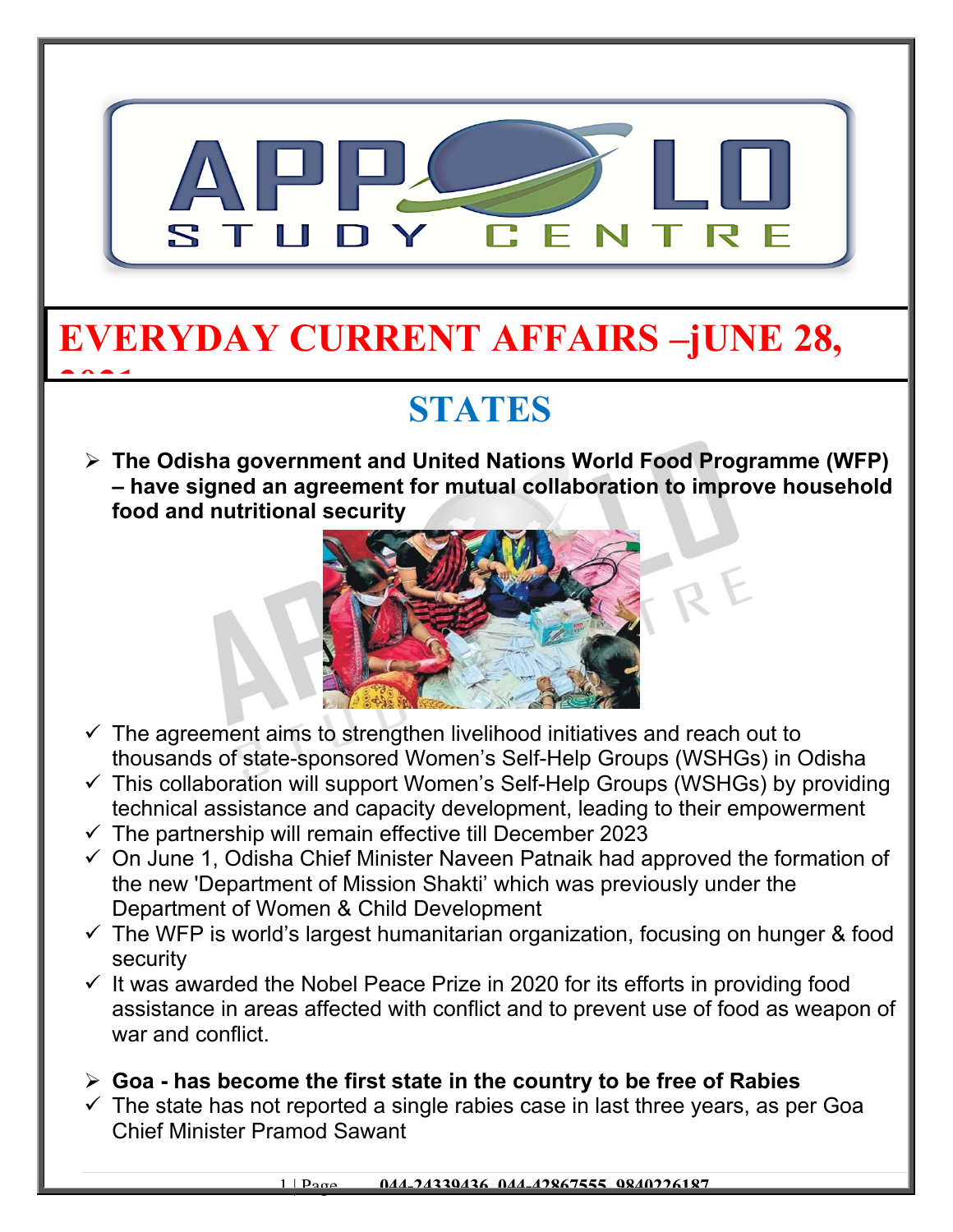- $\checkmark$  The state has achieved 5,40,593 vaccinations against the rabies in dogs and also educated about one lakh people about the dog bite prevention methods
- $\checkmark$  The government has also set up 24-hours rabies surveillance involving an emergency hotline and a rapid response team for dog bite victims.
- $\checkmark$  The rabies control had been carried out in the state by the 'Mission Rabies' project, being run through a central government grant.
- $\checkmark$  'Mission Rabies' is a UK-based charity group, founded as an initiative by Worldwide Veterinary Service (WVS).
- $\checkmark$  It was launched in September 2013 with the objective of vaccinating 50,000 dogs against rabies in India.
- $\checkmark$  Under the initiative, the group has vaccinated 968,287 dogs and is actively working in the states of West Bengal, Goa, Jharkhand, Rajasthan, Tamil Nadu, Kerala, Andhra Pradesh, Orissa, Maharashtra and Assam

### **NATIONAL**

 **Prime Minister Narendra Modi - addressed the nation through his monthly Mann Ki Baat radio show on June 27**



Akashvani will broadcast 'Mann Ki Baat' in regional languages<br>immediately after the Hindi broadcast.

- $\checkmark$  During the programme, PM Modi spoke about Indian participation in Olympics, vaccine hesitancy, rainwater harvesting, 'Amrit Mahotsav' of 75 years of Independence, Flying Sikh Milkha Singh among other topics.
- $\checkmark$  During his speech, the PM referred to a listener, Guru Prasad from Chennai who has praised PM on his respectful references to Tamil culture and people.
- $\checkmark$  Guru Prasad has prepared an E-Book by compiling all that the Prime Minister has spoken about Tamil Nadu in 'Mann Ki Baat'
- $\checkmark$  The PM informed Guru Prasad that he will definitely get the book uploaded on the Namo App
- $\checkmark$  During the reference, PM pointed out that he is a 'big' admirer of "Tamil culture and language" and said every Indian should cherish and feel proud that the most ancient language of the world belongs to our country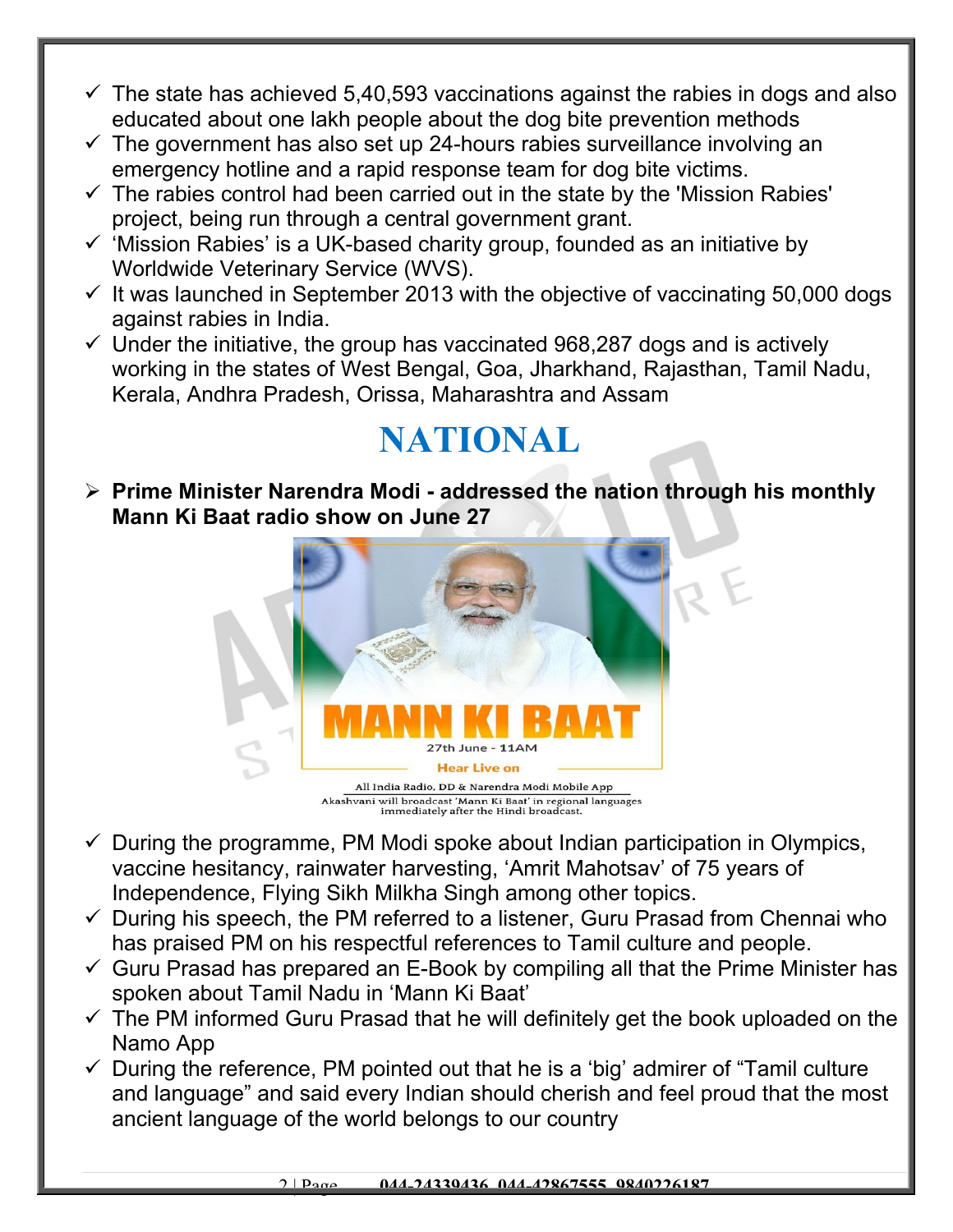- $\checkmark$  PM Modi also referred Government of India secretary Guruprasad Mohanty who recently passed away
- $\checkmark$  Mohanty was instrumental in fulfilling the demand for oxygen in the country during the second wave.
- $\checkmark$  The programme was broadcast on the entire network of All India Radio and Doordarshan and also on the AIR News website www.newsonair.com and Newsonair mobile App.
- **The Centre has extended the Phase II of its ambitious 'FAME' scheme by two more years**
- $\checkmark$  The Faster Adoption and Manufacturing of Electric Vehicles in India Phase II (FAME Phase II) scheme will now be in force for up to March 31, 2024
- $\checkmark$  The second phase was initially intended to be implemented over a period of three years from April 1, 2019 till March 31, 2022
- $\checkmark$  The scheme's first phase began on 1 April 2015, and was extended till 31 March 2019
- $\checkmark$  FAME scheme was launched to promote electric mobility, check vehicular emissions, eliminate dependence on fossil fuels and expedite the adoption of electric vehicles
- $\checkmark$  Under the scheme, only 5% or around Rs 500 crore of the allocated Rs 10,000 crore has been spent so far to make green mobility affordable
- $\checkmark$  In terms of sales, only 58,613 e2Ws were sold under the scheme against a targeted 10 lakh units by March 2022.
- $\checkmark$  The money allocated under Fame-2 is to be spent to subsidize 500,000 electric three-wheelers, 1 million electric two-wheelers, 55,000 electric passenger vehicles, and 7,090 electric buses.
- $\checkmark$  Recently, the Department of Heavy Industries increased demand incentive for electric two-wheelers (e2W) priced from Rs 10,000/KWh km to Rs 15,000/KWh

### **ECONOMY**

- **The Ministry of corporate affairs has expanded the definition of small and medium sized companies (SMCs).**
- $\checkmark$  As per the new definition, an SMC can be an unlisted listed company, a bank, an insurance or a financial institution, with sales of up to Rs. 250 crore and borrowings up to Rs. 50 crore.
- $\checkmark$  The earlier threshold for sales was Rs. 50 crore and that for borrowings was Rs. 10 crore
- $\checkmark$  According to the Ministry, the Companies (Accounting Standards) Rules, 2021, will apply be effective 1 April, 2021.
- $\checkmark$  As per the new definition, effective July 2020, businesses with investment in plant and machinery up to Rs. 50 crore and annual sales of not more than Rs. 250 crore are defined as medium-sized companies in the manufacturing sector.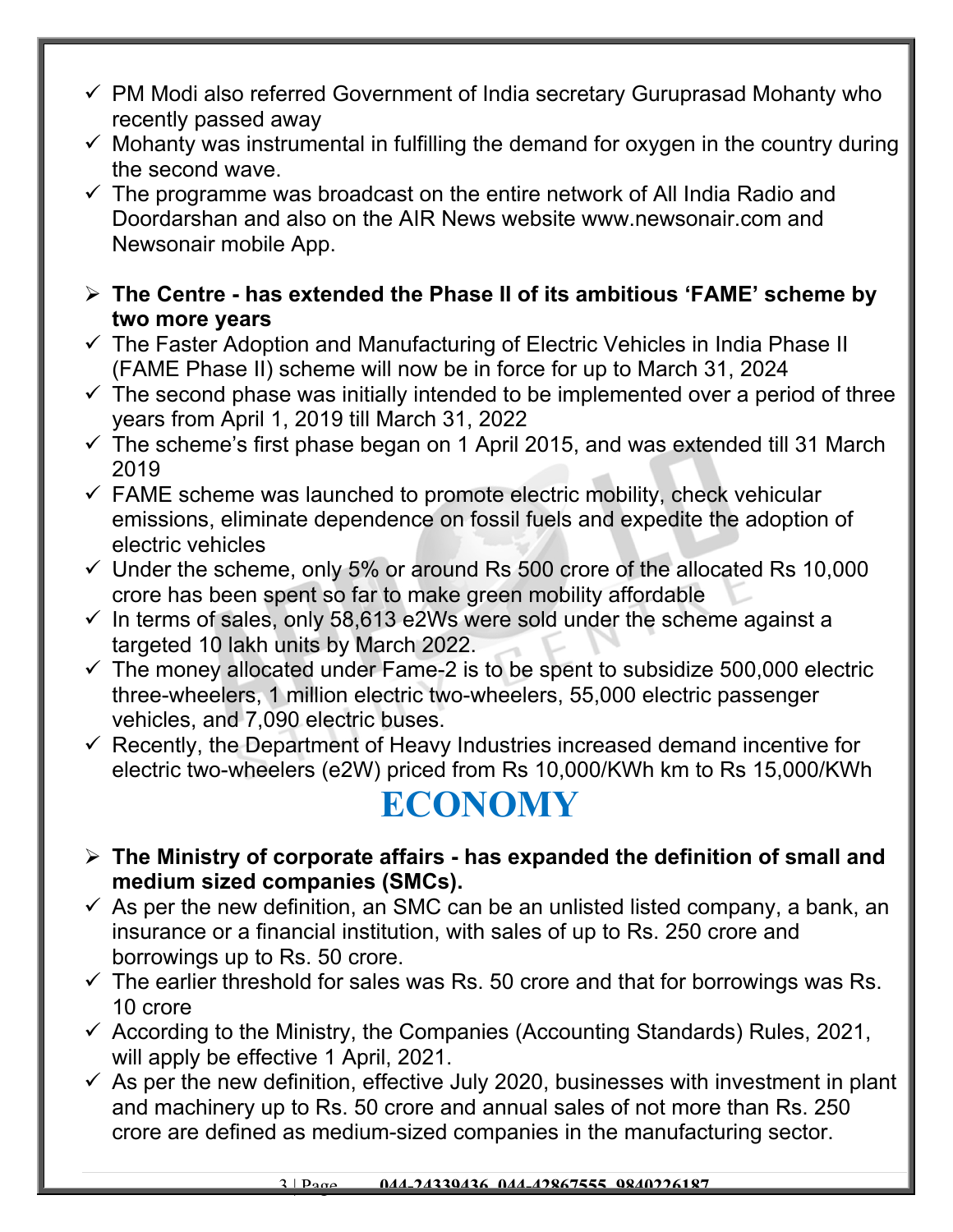$\checkmark$  The condition to qualify as SMC is to be checked at the end of a relevant accounting period

#### **SPORTS**

 **Indian archer, Deepika Kumari – reclaims World No. 1 ranking for recurve women after winning triple gold medals in Archery World Cup Stage III in Paris on June 27**



- $\checkmark$  The 27-year-old from Ranchi had achieved the top spot for the first time in 2012
- $\checkmark$  Deepika claimed gold medals in three recurve events -- women's individual, women's team and mixed team.
- $\checkmark$  With this, Deepika bagged her fourth individual World Cup gold medal.
- $\checkmark$  Deepika had become only the second Indian woman after Dola Baneriee to become World No. 1 in June 2012 after claiming her first individual recurve World Cup gold medal at Antalya, Turkey
- $\checkmark$  She will be the only Indian woman archer representing the country at the Tokyo Olympics next month.
- $\checkmark$  Before Deepika, Abhishek Verma won a gold in men's compound individual on June 26
- **On June 27, Shafali Verma became the youngest Indian cricketer to make her debut in all the three formats of the game at the age of 17 years and 150 days**
- $\checkmark$  The teenage sensation made her T20I debut in September 2019, at the age of 15 years and 239 days
- $\checkmark$  She is the fifth youngest cricketer to make her debut in all three formats of the game
- $\checkmark$  Afghanistan's Mujeeb Ur Rahman, who made his debut at 17 years and 78 days, tops the list.
- $\checkmark$  Shafali is also the third youngest among women cricketers.
- $\checkmark$  Shafali was handed her cap by ODI captain Mithali Raj before the match.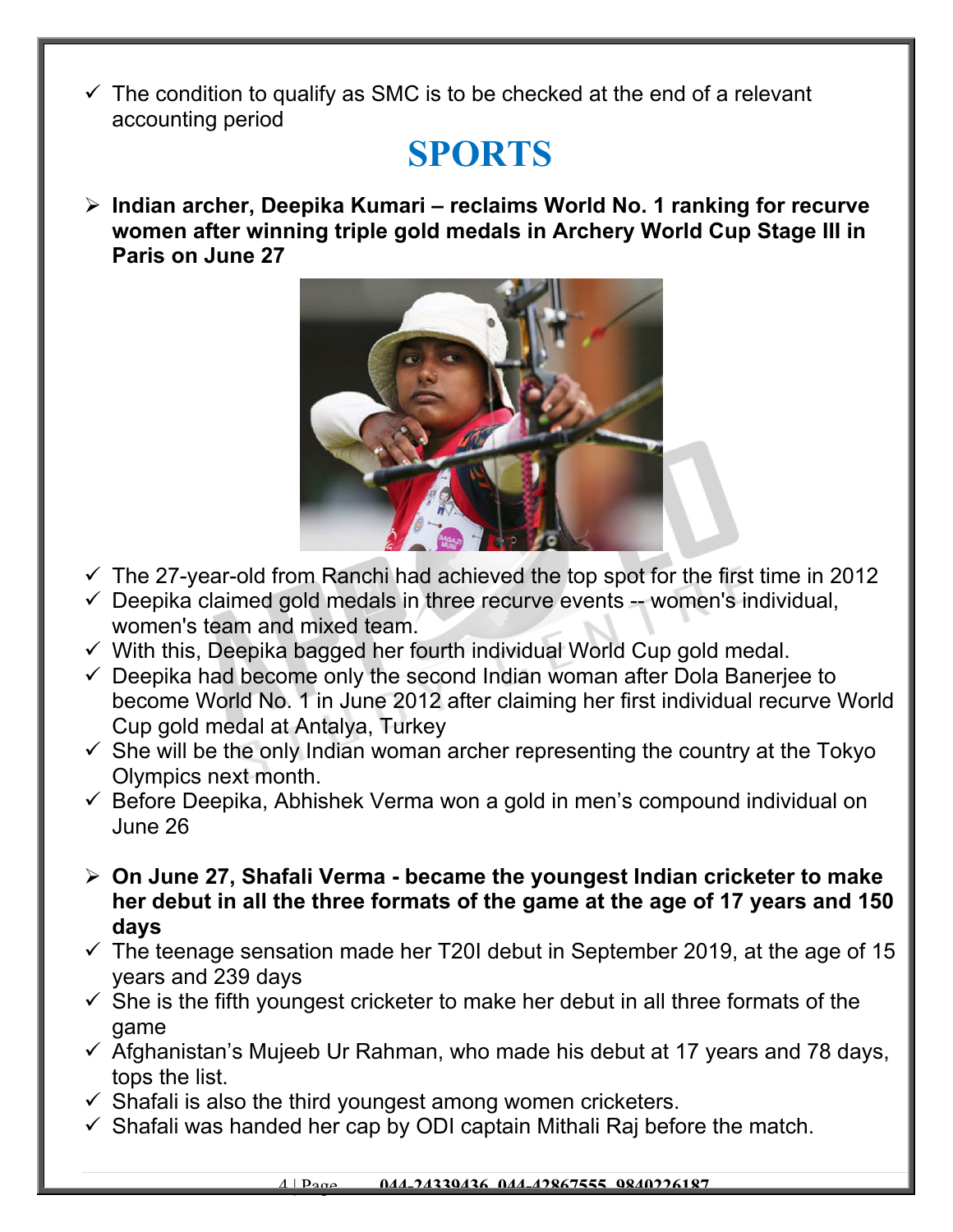- $\checkmark$  Earlier this month, Shafali became the youngest-ever woman cricketer to smash half-centuries (96 & 63) on Test debut
- $\checkmark$  Interestingly, Shafali was out for a duck on her T20I debut.



- $\checkmark$  Indian skipper Mithali Raj completed 22 years in international cricket just a day earlier
- $\checkmark$  Mithali had made her debut on June 26, 1999
- $\checkmark$  She is the only woman cricketer to have an international career spanning more than 22 years
- $\checkmark$  Only Sachin Tendulkar (22 years 91 days) had a longer career than Mithali Raj across both men's and women's cricket.
- $\checkmark$  No other cricketer has been active in international cricket for as long as 22 years.
- $\checkmark$  Mithali has also played the most ODIs in women's cricket (214) and is also the highest scorer in women's ODIs with more than 7000 runs
- **Madhya Pradesh allrounder, Anshula Rao becomes the first woman cricketer to be handed a four year ban by a panel of the National Anti Doping Agency (Nada) after failing a dope test**



- $\checkmark$  This is the second time Rao was found guilty of consuming a banned anabolic steroid '19- Norandrosterone.
- $\checkmark$  Earlier, she was found quilty of using the drug on March 14 at Baroda in the year 2020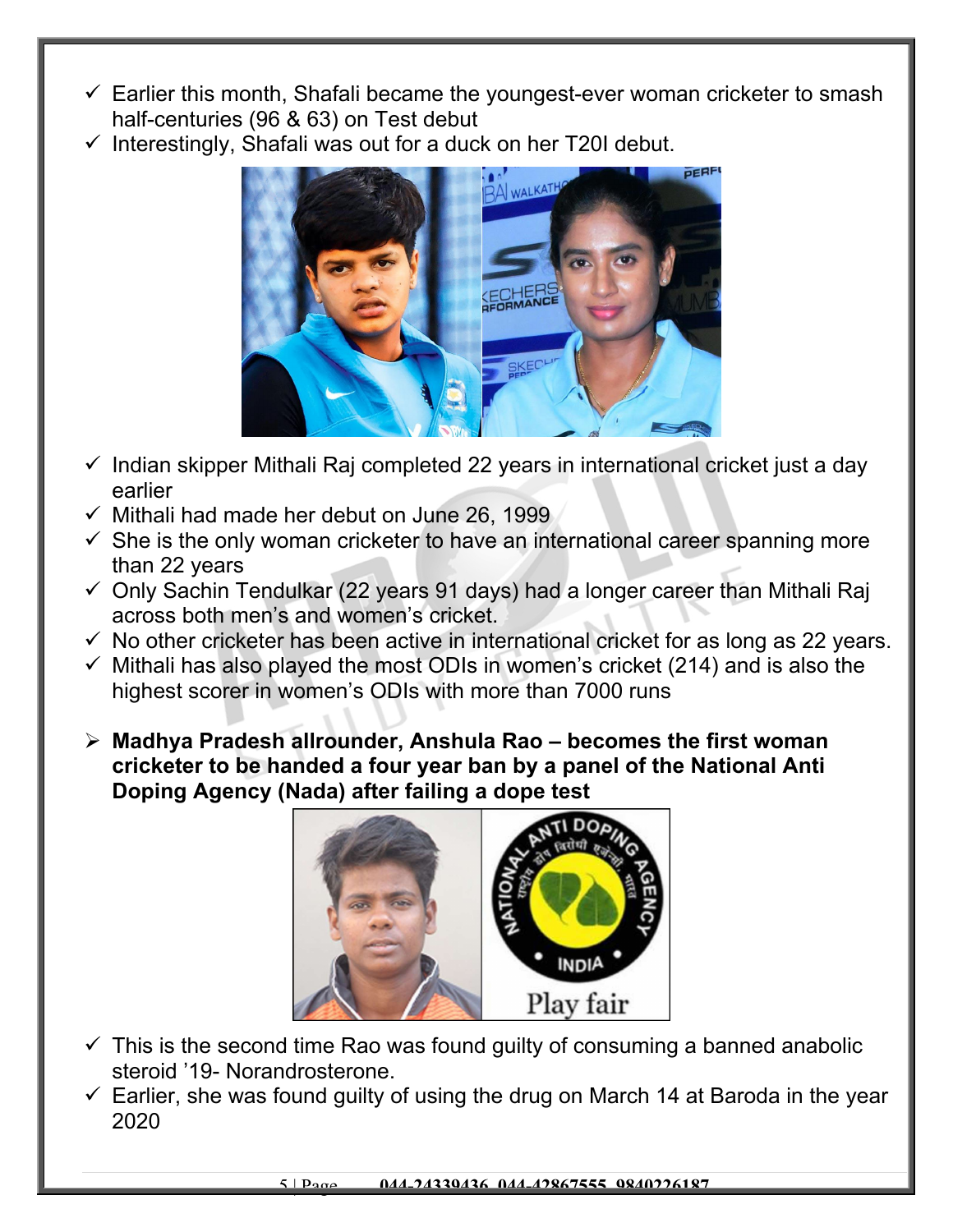- $\checkmark$  Rao is a registered player with BCCI as part of its affiliated unit, Madhya Pradesh Cricket Association
- $\checkmark$  She had last participated in BCCI's women's under23 T20 tournament 2019-20

#### **RANKINGS**

**The iconic 'Taj' hotel – named as the world's strongest hotel brand**



- $\checkmark$  This was revealed in the annual 'Hotels 50 2021' report, released by Brand Finance, the world's leading brand valuation consultancy
- $\checkmark$  Taj luxury hotel chain is owned by South Asia's largest hospitality company, Indian Hotels Company (IHCL)
- $\checkmark$  It was incorporated by founder of Tata Group, Jamsetii Tata, in 1903 and is headquartered at Express Towers, Nariman Point in Mumbai
- $\checkmark$  Taj received an overall Brand Strength Index of 89.3 out of 100
- $\checkmark$  It has been given a AAA rating for customer familiarity, employee satisfaction, corporate reputation and customer service
- $\checkmark$  The report also highlighted the company's successful implementation of its R.E.S.E.T 2020 strategy, which provided a transformative framework during the pandemic period
- $\checkmark$  IHCL has more than 196 hotels in 80 locations in India and world.

### **INTERNATIONAL DAY**

**International Day against Drug Abuse and Illicit Trafficking - June 26**